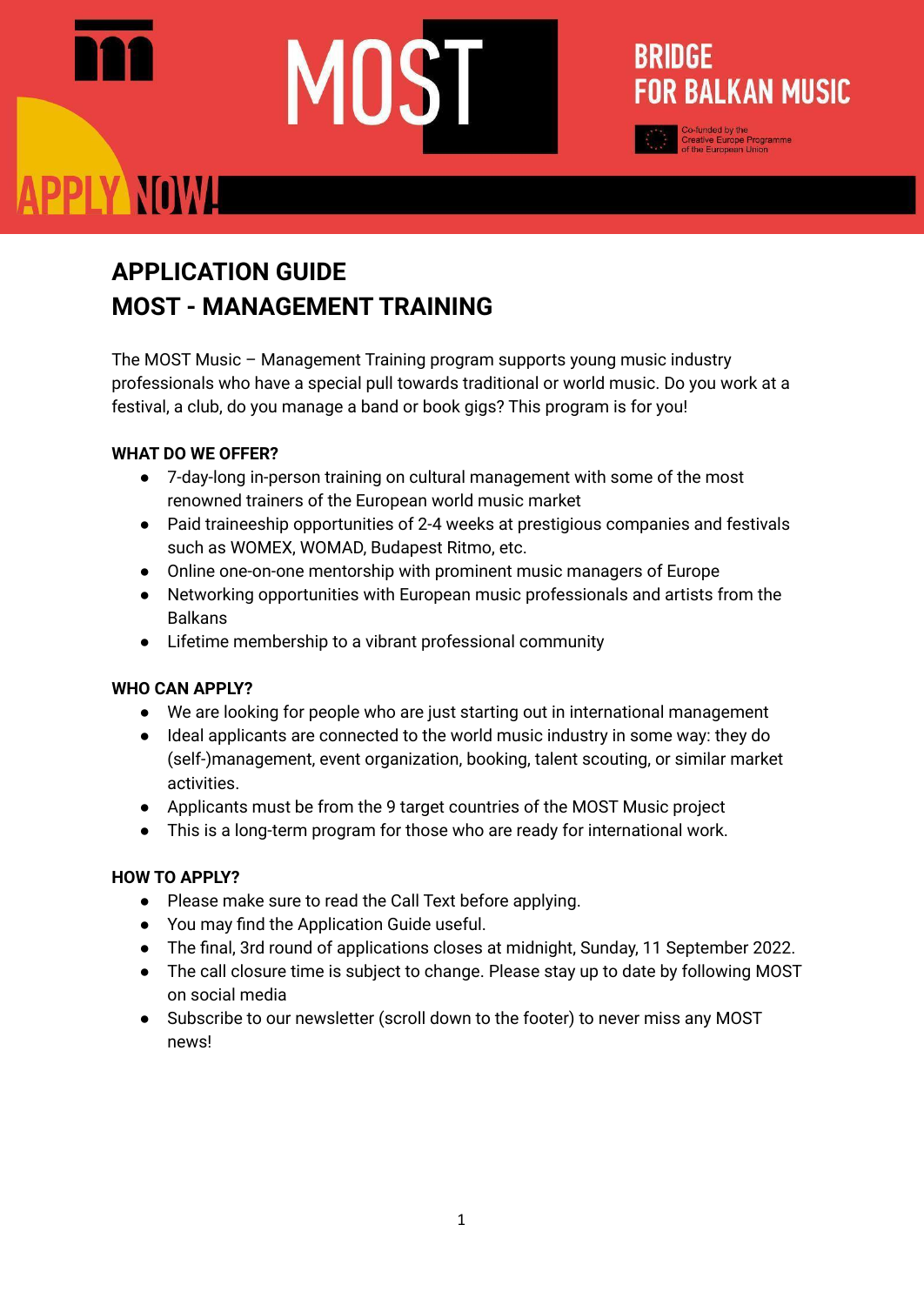## PPLY NOWL

#### **GUIDE TO THE APPLICATION FORM**

#### *General information*

1. E-MAIL ADDRESS

Please provide an address that you use and check frequently. We will send the following: confirmation of having finished your application process, results of the application. *Example: mostmaria@gmail.com*

**BRIDGE** 

**FOR BALKAN MUSIC** 

2. NAME

Full name with the preferred spelling please. *Example: Maria Mostava*

- 3. PHONE NUMBER (PLEASE INCLUDE COUNTRY CODE) *Example: +361234567*
- 4. CITIZENSHIP

Eligibility criteria for the Balkan Music Export (BME) pillar: at least one member of the band must hold citizenship of one of the MOST target countries, see mostmusic.eu for the list of these countries. Priority will be given to bands that are also based in one of the target countries. *Example: Romania*

- 5. WHERE HAVE YOU HEARD ABOUT MOST? Please specify the name of the person / venue / social media group, etc. (if relevant) *Example: I saw a MOST flyer at WOMEX 2021.*
- 6. What do you expect to learn from participating in the project? Please suggest some concrete topics you wish to cover during the training (if selected). *Example: Branding, sync*
- 7. Have you already applied in any previous rounds of the MOST project public calls (Balkan Music Export, Festival and Club Exchange, Management Training, Urban Project Hub)? If yes, in which and what year?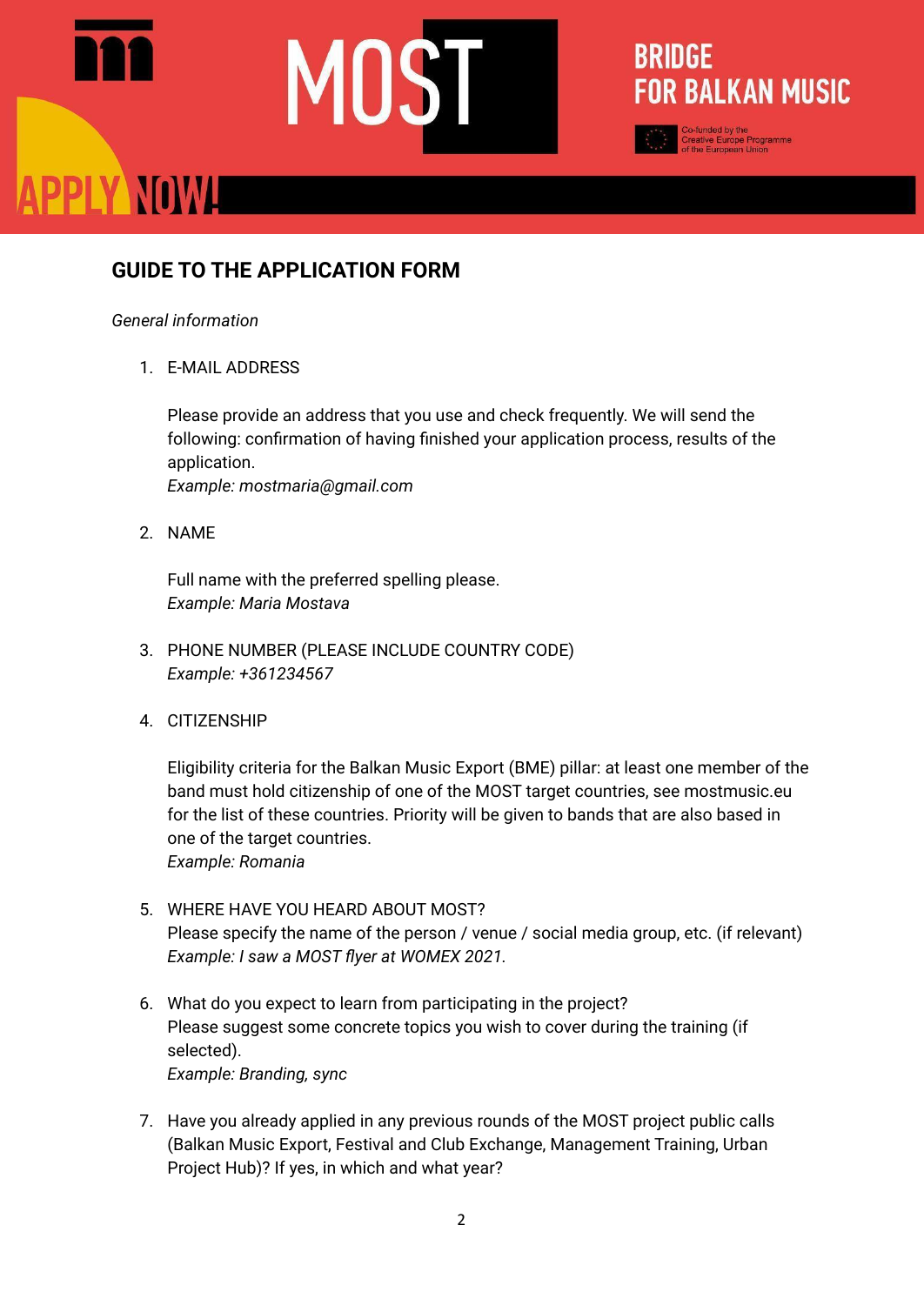# PPLY NOWL

*Please note that answering yes to this will not hinder your application in any way! Example: Balkan Music Export, 2020*

**BRIDGE** 

**FOR BALKAN MUSIC** 

#### *Applicant profile*

- 1. PLEASE UPLOAD YOUR CV TO PRESENT YOUR PROFESSIONAL BACKGROUND Please detail your education background, work experience, and any other relevant activities.
- 2. HOW WOULD YOU RATE YOUR EXPERIENCE LEVEL IN THE MUSIC INDUSTRY?
	- No experience
	- Junior experience (1-3 yrs)
	- Medium experience (3-5 yrs)
	- Experienced (5-10 yrs)
	- Very experienced (10+ yrs)
- 3. PLEASE TELL US IN 1500-3000 CHARACTERS ABOUT YOUR MOTIVATION, WHY YOU WOULD LIKE TO APPLY FOR THE PROGRAMME.

In your answer please include (1) motivation and interest, (2) previous professional experience and education, (3) previous experience with music, (4) if you already work with an artist / music organisation, please describe your role.

4. PLEASE UPLOAD AT LEAST ONE HIGH QUALITY PORTRAIT OF YOURSELF.

Please upload a photo (1) at least 800 x 800 px, (2) square image preferred (3) colour photos preferred (4) please upload photos in .jpg or .png formats.

- 5. LINK TO PERSONAL PROFILE (FACEBOOK, LINKEDIN, OWN WEBSITE) PLEASE USE THIS FORMAT: HTTPS://WWW. ...
- 6. WHAT DO YOU EXPECT TO LEARN FROM PARTICIPATING IN THE PROJECT? Please give us your ideas about what topics the training programme should cover.

*Agreements* (checklist - pontos szöveget lásd a doksi végén)

- 1. PARTICIPATION AT PROJECT ACTIVITIES
- 2. [COPYRIGHT](https://mostmusic.eu/copyright-rules-licenses-most/) RULES AND LICENSES